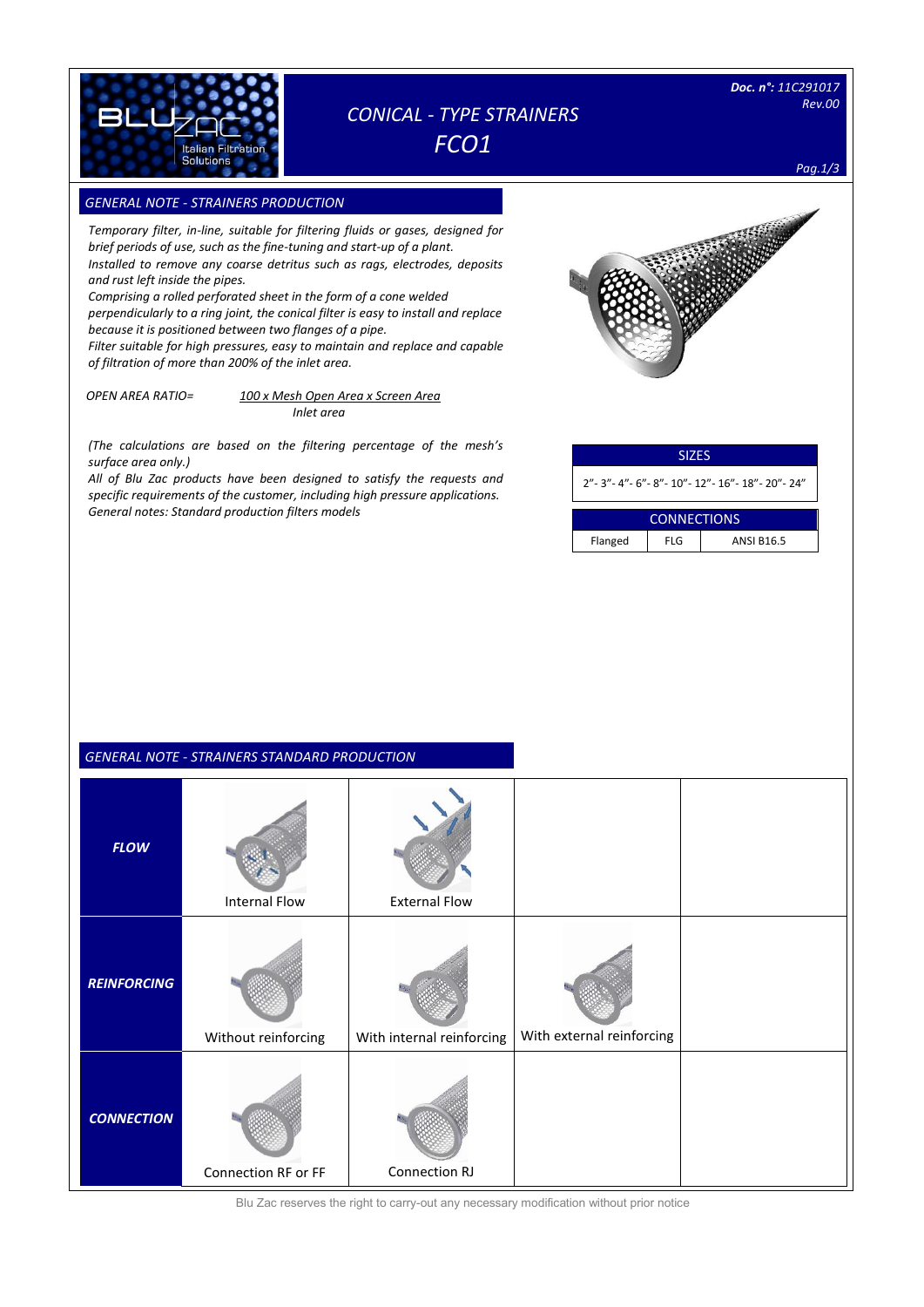| <b>Italian Filtration</b><br><b>Solutions</b> |
|-----------------------------------------------|

## *CONICAL - TYPE STRAINERS FCO1*

*Pag.2/3*

| <b>Size</b><br>(inches) | $1\frac{1}{2}$ | 2"         | 2.1/2" | 3''     | $4^{\prime\prime}$ | 6"      | 8''     | 10''    | 12''    | 14"     | 16"     | 18''        | 20''    | 24''    |
|-------------------------|----------------|------------|--------|---------|--------------------|---------|---------|---------|---------|---------|---------|-------------|---------|---------|
| D                       | 73             | 92         | 105    | 127     | 157                | 216     | 270     | 324     | 381     | 412     | 470     | 534         | 584     | 692     |
| Н                       | 100            | <i>130</i> | 170    | 190     | 240                | 350     | 460     | 570     | 700     | 800     | 900     | <i>1000</i> | 1100    | 1300    |
|                         | 75-115         | 80-120     | 85-130 | 105-160 | 110-175            | 105-205 | 110-215 | 140-270 | 150-290 | 160-265 | 160-275 | 150-290     | 155-300 | 160-335 |
|                         | 3              | ∍          |        |         | 4                  | 4       | 4       | 4       | 4       | 8       | 8       | 8           | 8       | 8       |
| A                       | 32             | 46         | 55     | 70      | 94                 | 143     | 190     | 240     | 285     | 315     | 360     | 405         | 450     | 540     |
| Weight<br>(kg)          | 0,5            | 0,5        |        |         | 1,5                |         | 3,5     | 5       |         | 9       | 15      | 18          | 17      | 20      |

*Note 1: Dimension : are in millimeters (mm)*

*Note 2: RJ connection are according to ASME B16.20 ( see below )*

|                    | <b>150RJ</b> | <b>300RJ</b> | <b>600RJ</b> | <b>900RJ</b> | <b>1500RJ</b> | <b>2500RJ</b> |
|--------------------|--------------|--------------|--------------|--------------|---------------|---------------|
| 1.1/2"             | R19          | R20          | R20          | <b>R20</b>   | R20           | R23           |
| 2 <sup>''</sup>    | R22          | R23          | R23          | R24          | R24           | R26           |
| 2.1/2"             | R25          | R26          | R26          | R27          | R27           | R28           |
| $3^{\prime\prime}$ | R29          | R31          | R31          | R31          | R35           | R32           |
| 4"                 | R36          | R37          | R37          | R37          | R39           | R38           |
| 6"                 | R43          | R45          | R45          | R45          | R46           | R47           |
| 8"                 | R48          | R49          | R49          | R49          | R50           | R51           |
| 10"                | R52          | R53          | R53          | R53          | R54           | R55           |
| 12"                | R56          | R57          | R57          | R57          | R58           | R60           |
| <b>14"</b>         | R59          | R61          | R61          | R62          | R63           |               |
| 16"                | R64          | R65          | R65          | R66          | R67           |               |
| <b>18"</b>         | R68          | R69          | R69          | R70          | R71           |               |
| 20"                | R72          | R73          | R73          | R74          | R75           |               |
| 24"                | R76          | R77          | R77          | R78          | R79           |               |

| <b>DIMENSION TOLLERANCE</b> |                   |                         |  |  |  |  |
|-----------------------------|-------------------|-------------------------|--|--|--|--|
|                             | <b>DIMENSION*</b> |                         |  |  |  |  |
| <b>SIZE</b>                 | D                 | <b>B&amp;S</b><br>H & L |  |  |  |  |
| 1/2" to 2.1/2"              | ±1                | ±1                      |  |  |  |  |
| $3"$ to $4"$                | ±1                | ±2                      |  |  |  |  |
| 6" to 8"                    | ±2                | $±$ 3                   |  |  |  |  |
| 10" to 18"                  | ±2                | ± 5                     |  |  |  |  |
| 20" to 24"                  | $±$ 3             | ± 8                     |  |  |  |  |

\*S, SF, A, H and H1 are in millimeters (mm)



#### *INSTALLATION INSTRUCTION*

- *1) Install the basket in the body and between the two flanges*
- *2) Position the gasket and the flange connection,*
- *3) Then screw the studs and nuts of the flange in the correct position*

### *MAINTENACE INSTRUCTIONS*

- *1) Unscrew cover studs and nuts,*
- *then remove the connection flange and gasket.*
- *2) Remove the strainer and clean or replace it.*
- *3) When you reinstall it, use a new gasket.*